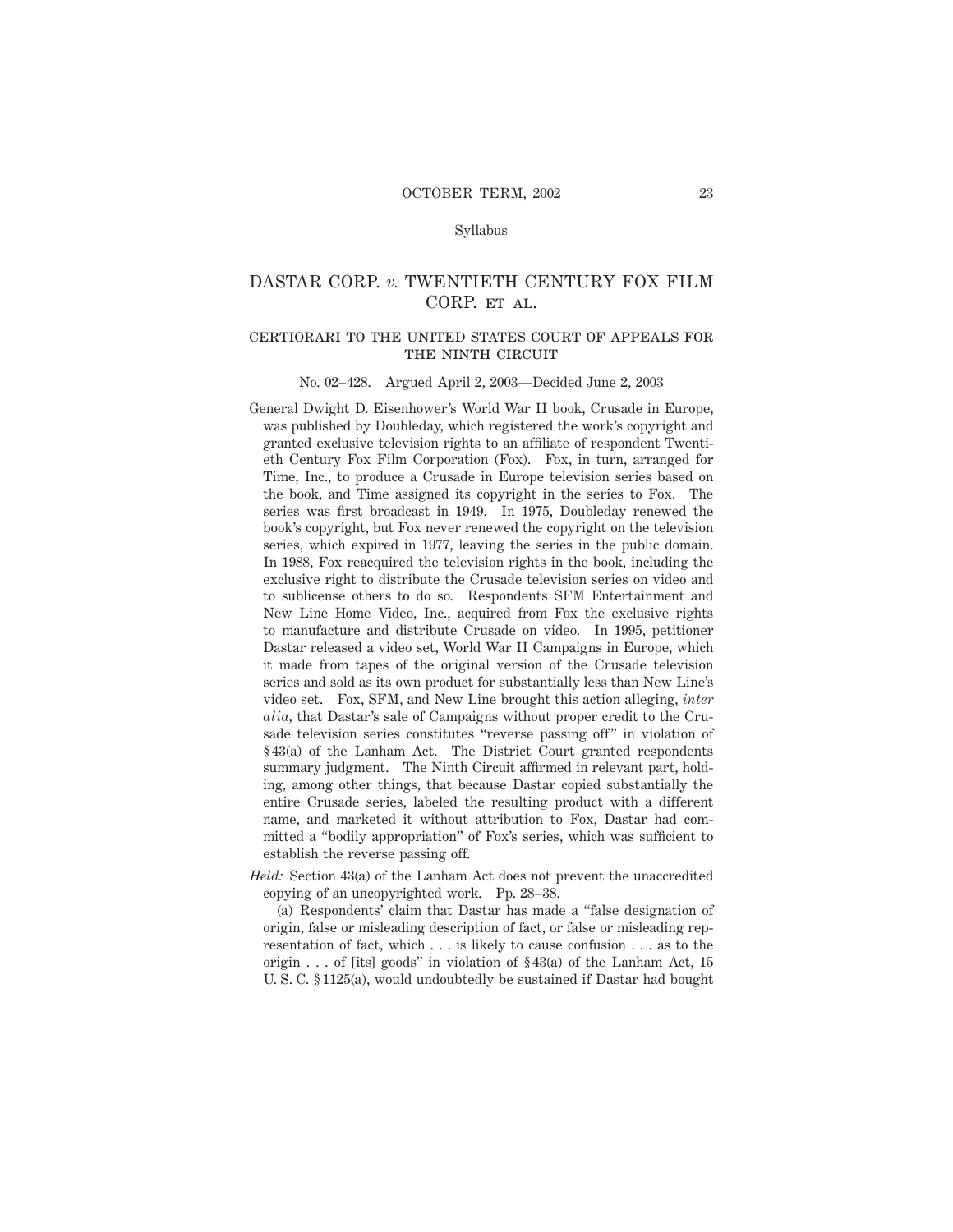### 24 DASTAR CORP. *v.* TWENTIETH CENTURY FOX FILM CORP.

### Syllabus

some of New Line's Crusade videotapes and merely repackaged them as its own. However, Dastar has instead taken a creative work in the public domain, copied it, made modifications (arguably minor), and produced its very own series of videotapes. If "origin" refers only to the manufacturer or producer of the physical "good" that is made available to the public (here, the videotapes), Dastar was the origin. If, however, "origin" includes the creator of the underlying work that Dastar copied, then someone else (perhaps Fox) was the origin of Dastar's product. At bottom, the Court must decide what § 43(a) means by the "origin" of "goods." Pp. 28–31.

(b) Because Dastar was the "origin" of the physical products it sold as its own, respondents cannot prevail on their Lanham Act claim. As dictionary definitions affirm, the most natural understanding of the "origin" of "goods"—the source of wares—is the producer of the tangible product sold in the marketplace, here Dastar's Campaigns videotape. The phrase "origin of goods" in the Lanham Act is incapable of connoting the person or entity that originated the ideas that "goods" embody or contain. The consumer typically does not care about such origination, and § 43(a) should not be stretched to cover matters that are of no consequence to purchasers. Although purchasers *do* care about ideas or communications contained or embodied in a communicative product such as a video, giving the Lanham Act special application to such products would cause it to conflict with copyright law, which is precisely directed to that subject, and which grants the public the right to copy without attribution once a copyright has expired, *e. g., Sears, Roebuck & Co.* v. *Stiffel Co.,* 376 U. S. 225, 230. Recognizing a § 43(a) cause of action here would render superfluous the provisions of the Visual Artists Rights Act that grant an artistic work's author "the right . . . to claim authorship," 17 U.S.C.  $$106A(a)(1)(A)$ , but carefully limit and focus that right,  $\S$  101, 106A(b), (d)(1), and (e). It would also pose serious practical problems. Finally, reading § 43(a) as creating a cause of action for, in effect, plagiarism would be hard to reconcile with, *e. g., Wal-Mart Stores, Inc.* v. *Samara Brothers, Inc.,* 529 U. S. 205, 211. Pp. 31–38.

34 Fed. Appx. 312, reversed and remanded.

Scalia, J., delivered the opinion of the Court, in which all other Members joined, except Breyer, J., who took no part in the consideration or decision of the case.

*David A. Gerber* argued the cause for petitioner. With him on the briefs were *Stewart A. Baker, Bennett Evan Cooper,* and *David Nimmer.*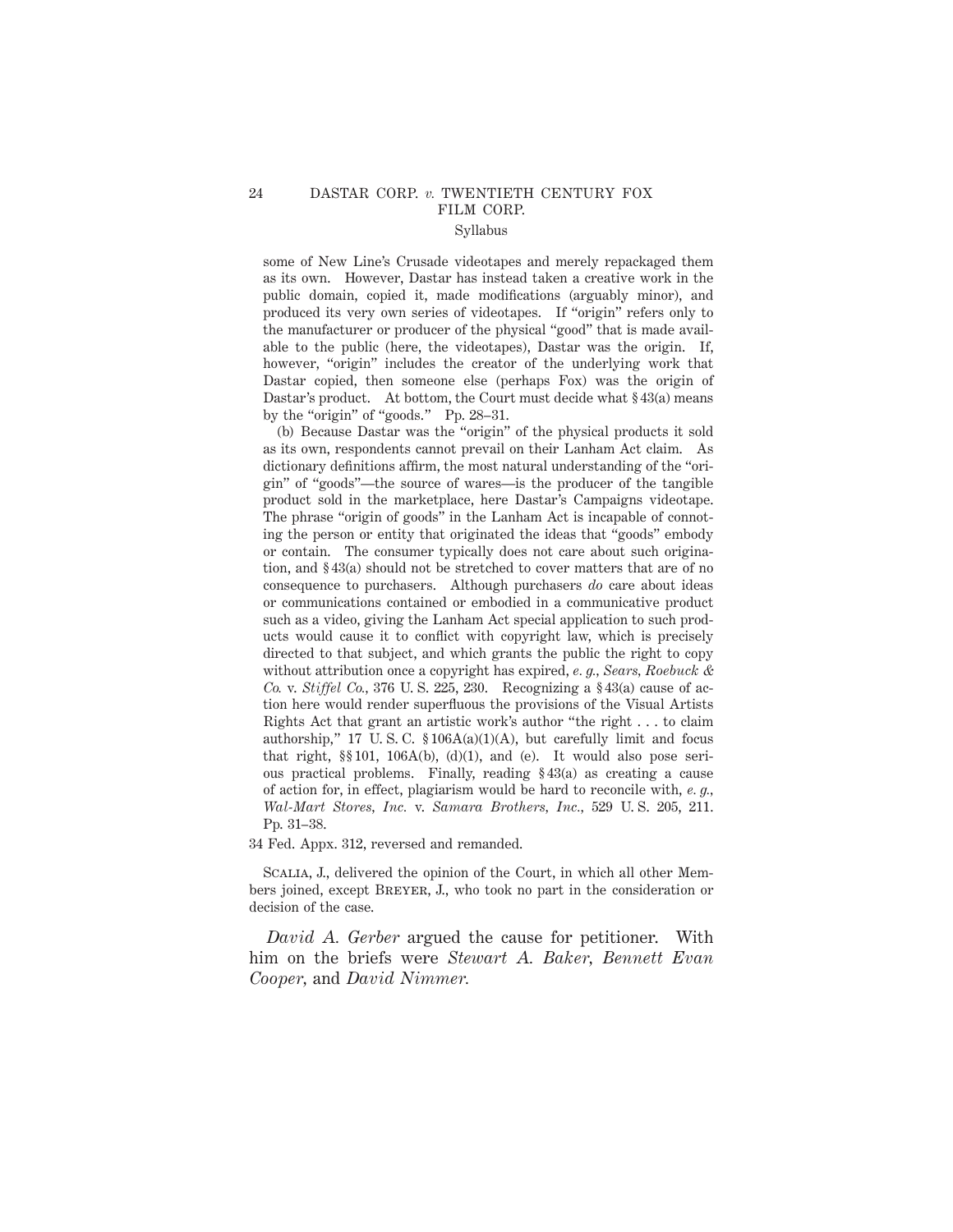*Gregory G. Garre* argued the cause for the United States as *amicus curiae* urging reversal. With him on the brief were *Solicitor General Olson, Assistant Attorney General McCallum, Deputy Solicitor General Clement, Anthony J. Steinmeyer,* and *Mark S. Davies.*

*Dale M. Cendali* argued the cause for respondents. With her on the briefs were *Walter E. Dellinger, Pamela A. Harris, Jonathan D. Hacker, Jeremy Maltby, Pammela Quinn,* and *Gary D. Roberts.*\*

## Justice Scalia delivered the opinion of the Court.

In this case, we are asked to decide whether § 43(a) of the Lanham Act, 15 U. S. C. § 1125(a), prevents the unaccredited copying of a work, and if so, whether a court may double a profit award under § 1117(a), in order to deter future infringing conduct.

In 1948, three and a half years after the German surrender at Reims, General Dwight D. Eisenhower completed Crusade in Europe, his written account of the allied campaign in Europe during World War II. Doubleday published the book, registered it with the Copyright Office in 1948, and granted exclusive television rights to an affiliate of respondent Twentieth Century Fox Film Corporation (Fox). Fox, in turn, arranged for Time, Inc., to produce a television series, also

I

<sup>\*</sup>Briefs of *amici curiae* urging reversal were filed for the International Trademark Association by *Bruce R. Ewing;* and for Malla Pollack et al. by *Ms. Pollack, pro se.*

Briefs of *amici curiae* urging affirmance were filed for the Association for Competitive Technology et al. by *Paul Bender* and *Michael R. Klipper;* and for the Directors Guild of America et al. by *Richard P. Bress.*

Briefs of *amici curiae* were filed for the American Intellectual Property Law Association by *William G. Barber, Louis T. Pirkey,* and *Ronald E. Myrick;* for the American Library Association et al. by *Jonathan Band* and *Peter Jaszi;* and for Intellectual Property Law Professors by *Tyler T. Ochoa.*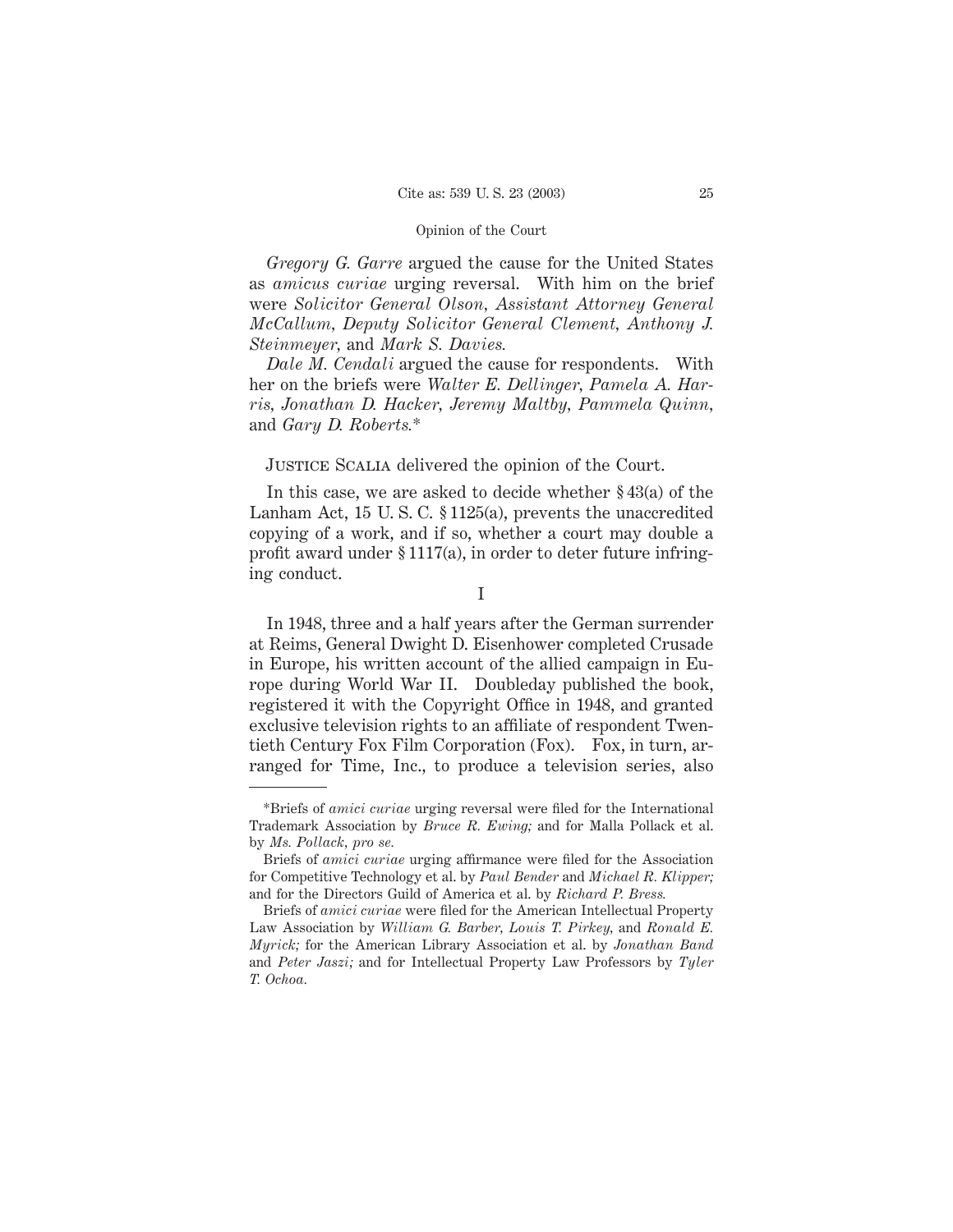called Crusade in Europe, based on the book, and Time assigned its copyright in the series to Fox. The television series, consisting of 26 episodes, was first broadcast in 1949. It combined a soundtrack based on a narration of the book with film footage from the United States Army, Navy, and Coast Guard, the British Ministry of Information and War Office, the National Film Board of Canada, and unidentified "Newsreel Pool Cameramen." In 1975, Doubleday renewed the copyright on the book as the " 'proprietor of copyright in a work made for hire.'" App. to Pet. for Cert. 9a. Fox, however, did not renew the copyright on the Crusade television series, which expired in 1977, leaving the television series in the public domain.

In 1988, Fox reacquired the television rights in General Eisenhower's book, including the exclusive right to distribute the Crusade television series on video and to sublicense others to do so. Respondents SFM Entertainment and New Line Home Video, Inc., in turn, acquired from Fox the exclusive rights to distribute Crusade on video. SFM obtained the negatives of the original television series, restored them, and repackaged the series on videotape; New Line distributed the videotapes.

Enter petitioner Dastar. In 1995, Dastar decided to expand its product line from music compact discs to videos. Anticipating renewed interest in World War II on the 50th anniversary of the war's end, Dastar released a video set entitled World War II Campaigns in Europe. To make Campaigns, Dastar purchased eight beta cam tapes of the *original* version of the Crusade television series, which is in the public domain, copied them, and then edited the series. Dastar's Campaigns series is slightly more than half as long as the original Crusade television series. Dastar substituted a new opening sequence, credit page, and final closing for those of the Crusade television series; inserted new chapter-title sequences and narrated chapter introductions; moved the "recap" in the Crusade television series to the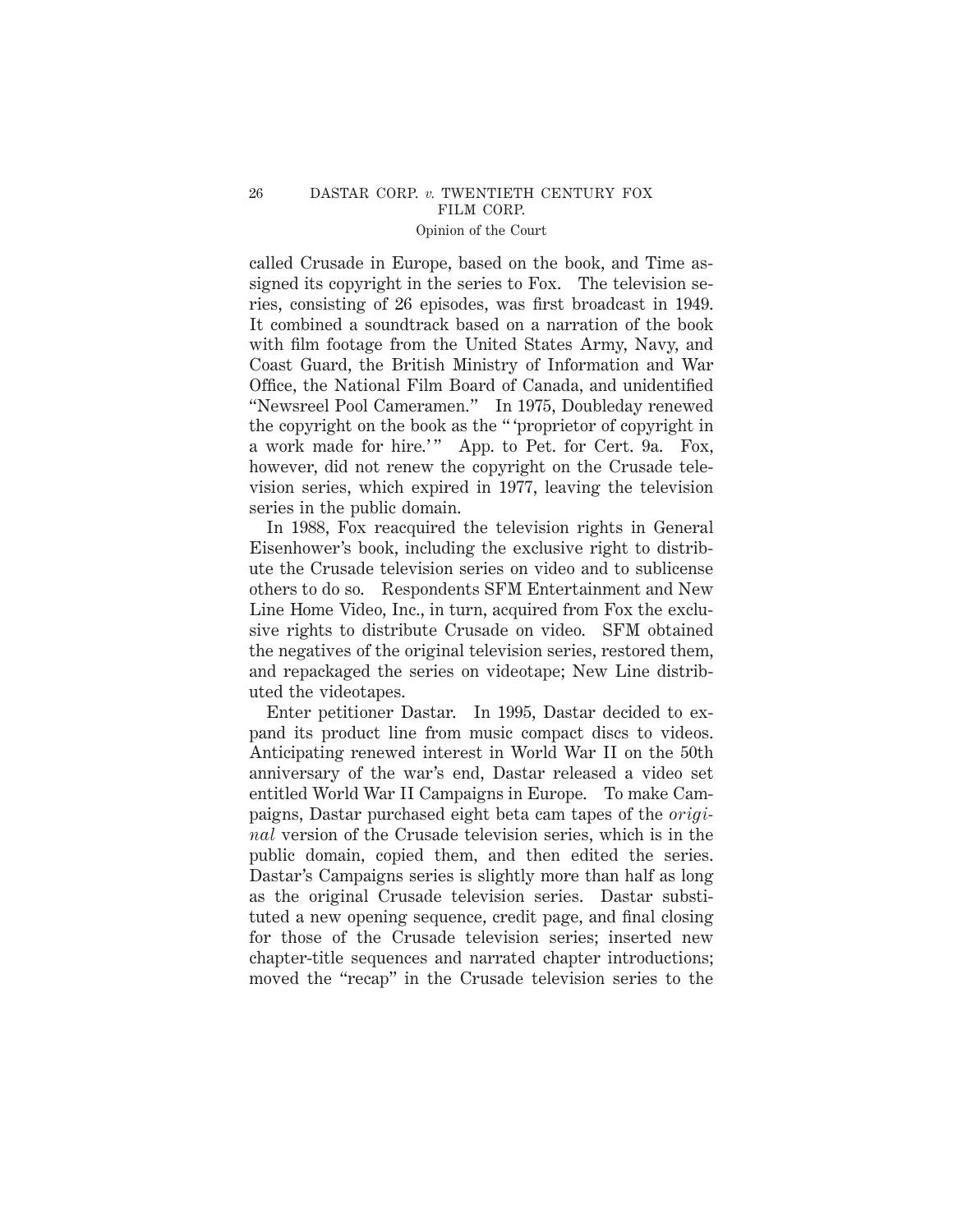beginning and retitled it as a "preview"; and removed references to and images of the book. Dastar created new packaging for its Campaigns series and (as already noted) a new title.

Dastar manufactured and sold the Campaigns video set as its own product. The advertising states: "Produced and Distributed by: *Entertainment Distributing* " (which is owned by Dastar), and makes no reference to the Crusade television series. Similarly, the screen credits state "DASTAR CORP presents" and "an ENTERTAINMENT DISTRIBUTING Production," and list as executive producer, producer, and associate producer employees of Dastar. Supp. App. 2–3, 30. The Campaigns videos themselves also make no reference to the Crusade television series, New Line's Crusade videotapes, or the book. Dastar sells its Campaigns videos to Sam's Club, Costco, Best Buy, and other retailers and mail-order companies for \$25 per set, substantially less than New Line's video set.

In 1998, respondents Fox, SFM, and New Line brought this action alleging that Dastar's sale of its Campaigns video set infringes Doubleday's copyright in General Eisenhower's book and, thus, their exclusive television rights in the book. Respondents later amended their complaint to add claims that Dastar's sale of Campaigns "without proper credit" to the Crusade television series constitutes "reverse passing off"<sup>1</sup> in violation of  $\S 43(a)$  of the Lanham Act, 60 Stat. 441, 15 U. S. C. § 1125(a), and in violation of state unfaircompetition law. App. to Pet. for Cert. 31a. On crossmotions for summary judgment, the District Court found for respondents on all three counts, *id.,* at 54a–55a, treating its

<sup>&</sup>lt;sup>1</sup>Passing off (or palming off, as it is sometimes called) occurs when a producer misrepresents his own goods or services as someone else's. See, *e. g., O. & W. Thum Co.* v. *Dickinson,* 245 F. 609, 621 (CA6 1917). "Reverse passing off," as its name implies, is the opposite: The producer misrepresents someone else's goods or services as his own. See, *e. g., Williams* v. *Curtiss-Wright Corp.,* 691 F. 2d 168, 172 (CA3 1982).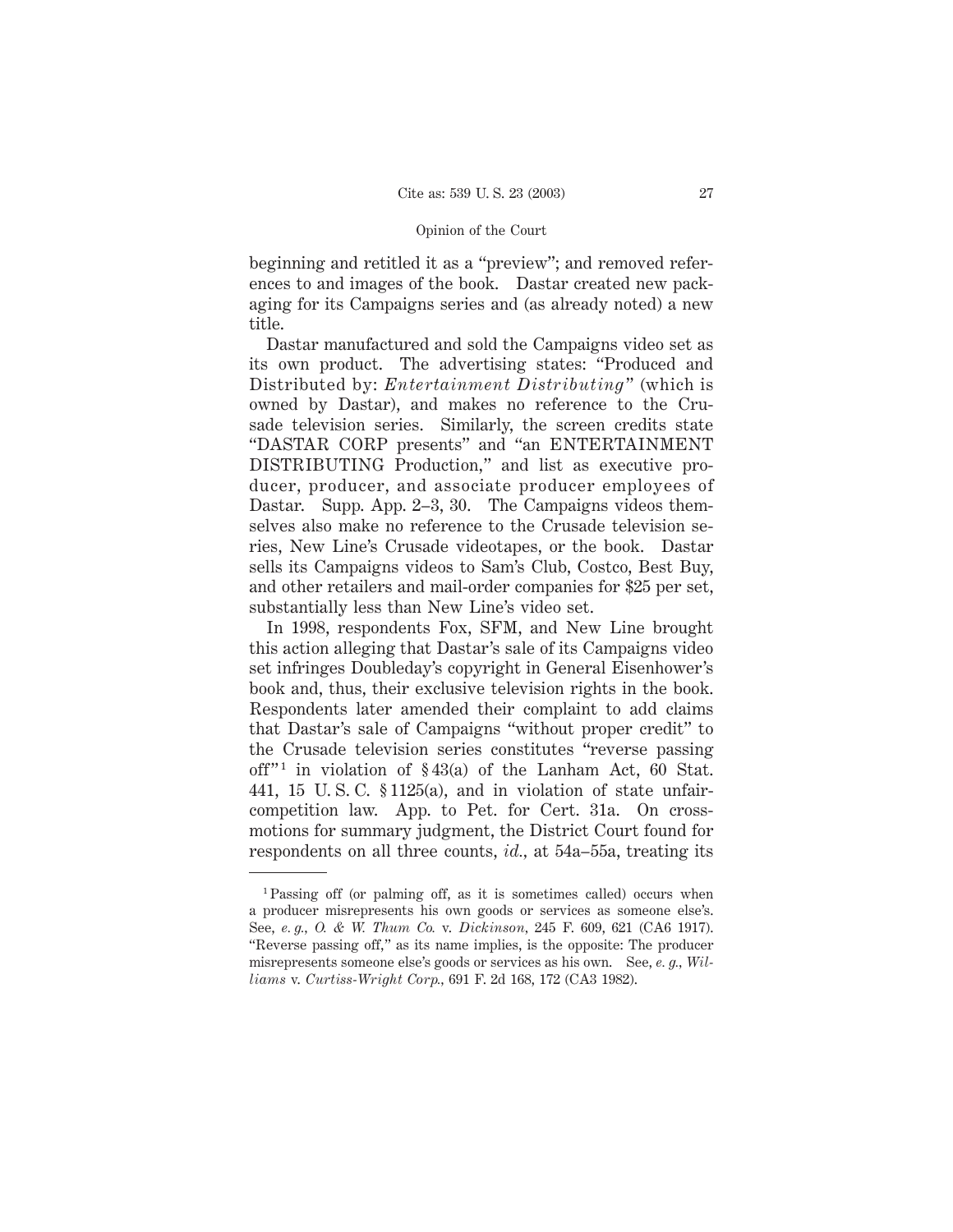resolution of the Lanham Act claim as controlling on the state-law unfair-competition claim because "the ultimate test under both is whether the public is likely to be deceived or confused," *id.,* at 54a. The court awarded Dastar's profits to respondents and doubled them pursuant to § 35 of the Lanham Act, 15 U. S. C. § 1117(a), to deter future infringing conduct by petitioner.

The Court of Appeals for the Ninth Circuit affirmed the judgment for respondents on the Lanham Act claim, but reversed as to the copyright claim and remanded. 34 Fed. Appx. 312, 316 (2002). (It said nothing with regard to the state-law claim.) With respect to the Lanham Act claim, the Court of Appeals reasoned that "Dastar copied substantially the entire *Crusade in Europe* series created by Twentieth Century Fox, labeled the resulting product with a different name and marketed it without attribution to Fox[, and] therefore committed a 'bodily appropriation' of Fox's series." *Id.,* at 314. It concluded that "Dastar's 'bodily appropriation' of Fox's original [television] series is sufficient to establish the reverse passing off." *Ibid.*<sup>2</sup> The court also affirmed the District Court's award under the Lanham Act of twice Dastar's profits. We granted certiorari. 537 U. S. 1099 (2003).

The Lanham Act was intended to make "actionable the deceptive and misleading use of marks," and "to protect persons engaged in... commerce against unfair competition." 15 U. S. C. § 1127. While much of the Lanham Act addresses

<sup>2</sup> As for the copyright claim, the Ninth Circuit held that the tax treatment General Eisenhower sought for his manuscript of the book created a triable issue as to whether he intended the book to be a work for hire, and thus as to whether Doubleday properly renewed the copyright in 1976. See 34 Fed. Appx., at 314. The copyright issue is still the subject of litigation, but is not before us. We express no opinion as to whether petitioner's product would infringe a valid copyright in General Eisenhower's book.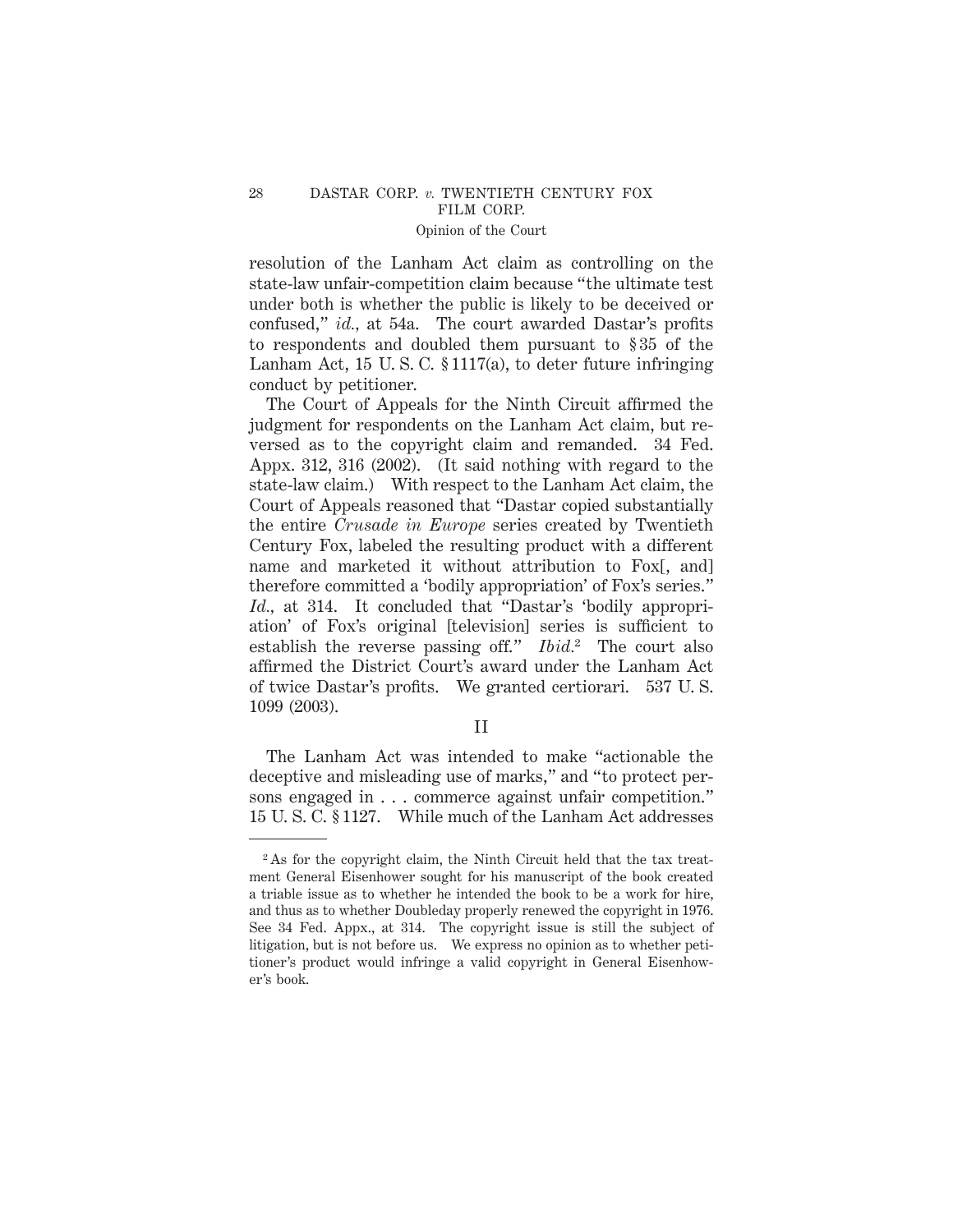the registration, use, and infringement of trademarks and related marks,  $\S 43(a)$ , 15 U.S.C.  $\S 1125(a)$  is one of the few provisions that goes beyond trademark protection. As originally enacted, § 43(a) created a federal remedy against a person who used in commerce either "a false designation of origin, or any false description or representation" in connection with "any goods or services." 60 Stat. 441. As the Second Circuit accurately observed with regard to the original enactment, however—and as remains true after the 1988 revision—§ 43(a) "does not have boundless application as a remedy for unfair trade practices," *Alfred Dunhill, Ltd.* v. *Interstate Cigar Co.,* 499 F. 2d 232, 237 (1974). "[B]ecause of its inherently limited wording, § 43(a) can never be a federal 'codification' of the overall law of 'unfair competition,'" 4 J. McCarthy, Trademarks and Unfair Competition § 27:7, p. 27–14 (4th ed. 2002) (McCarthy), but can apply only to certain unfair trade practices prohibited by its text.

Although a case can be made that a proper reading of § 43(a), as originally enacted, would treat the word "origin" as referring only "to the geographic location in which the goods originated," *Two Pesos, Inc.* v. *Taco Cabana, Inc.,* 505 U. S. 763, 777 (1992) (Stevens, J., concurring in judgment),<sup>3</sup> the Courts of Appeals considering the issue, begin-

<sup>3</sup> In the original provision, the cause of action for false designation of origin was arguably "available only to a person doing business in the locality falsely indicated as that of origin," 505 U. S., at 778, n. 3. As adopted in 1946, § 43(a) provided in full:

<sup>&</sup>quot;Any person who shall affix, apply, or annex, or use in connection with any goods or services, or any container or containers for goods, a false designation of origin, or any false description or representation, including words or other symbols tending falsely to describe or represent the same, and shall cause such goods or services to enter into commerce, and any person who shall with knowledge of the falsity of such designation of origin or description or representation cause or procure the same to be transported or used in commerce or deliver the same to any carrier to be transported or used, shall be liable to a civil action by any person doing business in the locality falsely indicated as that of origin or the region in which said locality is situated, or by any person who believes that he is or is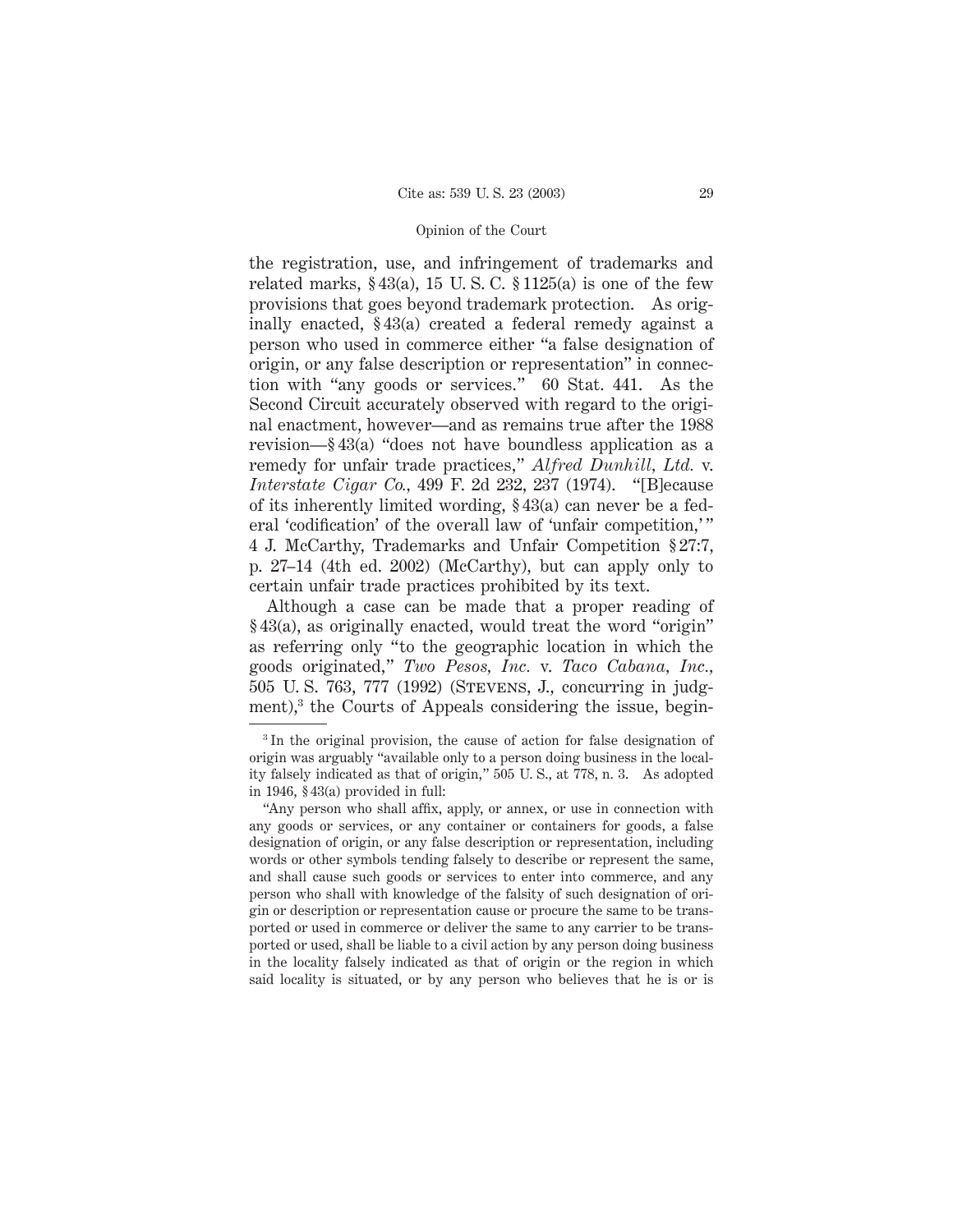# 30 DASTAR CORP. *v.* TWENTIETH CENTURY FOX FILM CORP.

### Opinion of the Court

ning with the Sixth Circuit, unanimously concluded that it "does not merely refer to geographical origin, but also to origin of source or manufacture," *Federal-Mogul-Bower Bearings, Inc.* v. *Azoff,* 313 F. 2d 405, 408 (1963), thereby creating a federal cause of action for traditional trademark infringement of unregistered marks. See 4 McCarthy § 27:14; *Two Pesos, supra,* at 768. Moreover, every Circuit to consider the issue found § 43(a) broad enough to encompass reverse passing off. See, *e. g., Williams* v. *Curtiss-Wright Corp.,* 691 F. 2d 168, 172 (CA3 1982); *Arrow United Indus., Inc.* v. *Hugh Richards, Inc.,* 678 F. 2d 410, 415 (CA2 1982); *F. E. L. Publications, Ltd.* v. *Catholic Bishop of Chicago,* 214 USPQ 409, 416 (CA7 1982); *Smith* v. *Montoro,* 648 F. 2d 602, 603 (CA9 1981); *Bangor Punta Operations, Inc.* v. *Universal Marine Co.,* 543 F. 2d 1107, 1109 (CA5 1976). The Trademark Law Revision Act of 1988 made clear that § 43(a) covers origin of production as well as geographic origin.4 Its language is amply inclusive, moreover, of reverse passing off—if indeed it does not implicitly adopt the unanimous court-of-appeals jurisprudence on that subject. See, *e. g.,*

likely to be damaged by the use of any such false description or representation." 60 Stat. 441.

<sup>4</sup> Section 43(a) of the Lanham Act now provides:

<sup>&</sup>quot;Any person who, on or in connection with any goods or services, or any container for goods, uses in commerce any word, term, name, symbol, or device, or any combination thereof, or any false designation of origin, false or misleading description of fact, or false or misleading representation of fact, which—

<sup>&</sup>quot;(A) is likely to cause confusion, or to cause mistake, or to deceive as to the affiliation, connection, or association of such person with another person, or as to the origin, sponsorship, or approval of his or her goods, services, or commercial activities by another person, or

<sup>&</sup>quot;(B) in commercial advertising or promotion, misrepresents the nature, characteristics, qualities, or geographic origin of his or her or another person's goods, services, or commercial activities,

<sup>&</sup>quot;shall be liable in a civil action by any person who believes that he or she is or is likely to be damaged by such act."  $15 \text{ U.S. C. }$  \$1125(a)(1).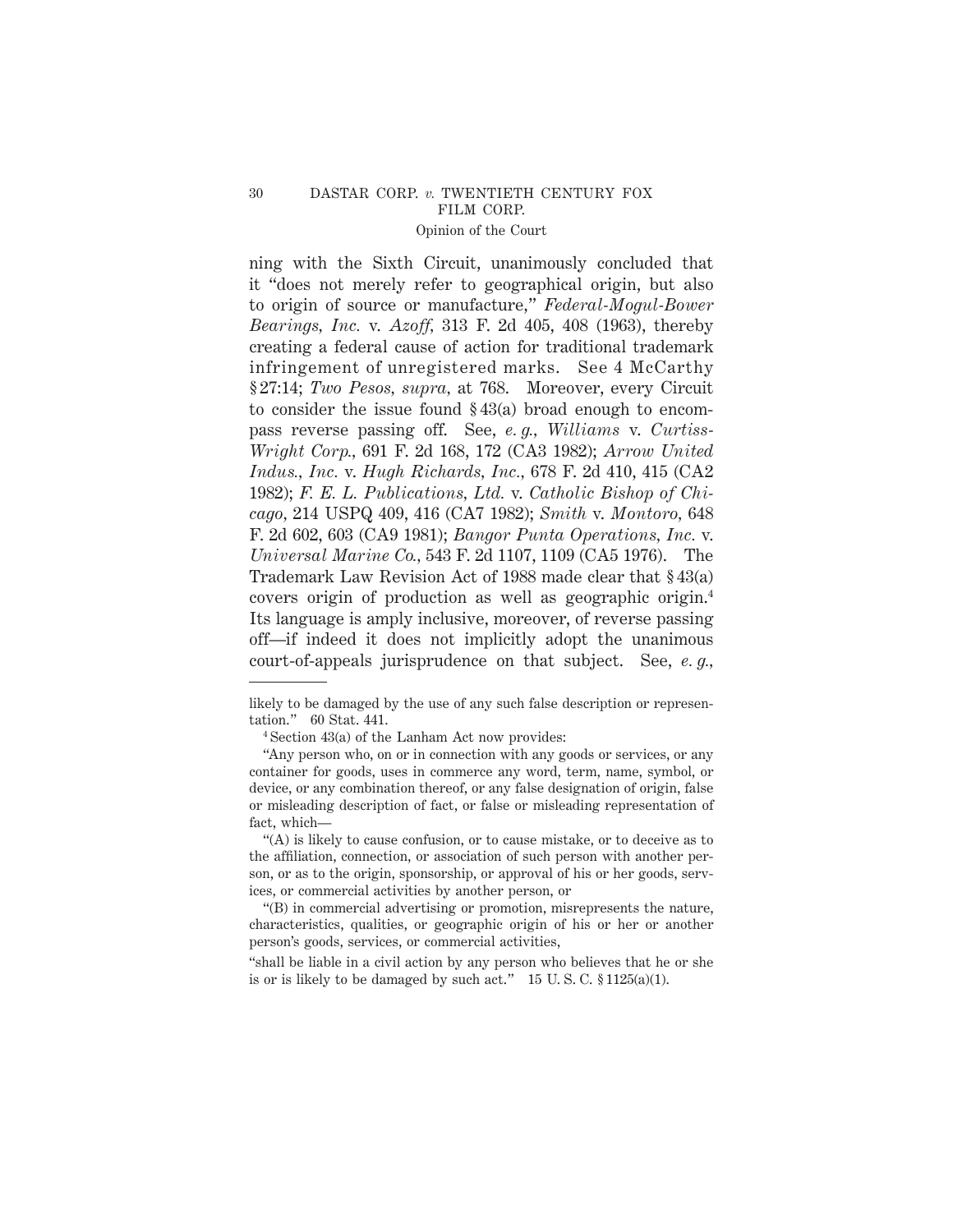*Alpo Petfoods, Inc.* v. *Ralston Purina Co.,* 913 F. 2d 958, 963–964, n. 6 (CADC 1990) (Thomas, J.).

Thus, as it comes to us, the gravamen of respondents' claim is that, in marketing and selling Campaigns as its own product without acknowledging its nearly wholesale reliance on the Crusade television series, Dastar has made a "false designation of origin, false or misleading description of fact, or false or misleading representation of fact, which . . . is likely to cause confusion . . . as to the origin . . . of his or her goods." § 43(a). See, *e. g.,* Brief for Respondents 8, 11. That claim would undoubtedly be sustained if Dastar had bought some of New Line's Crusade videotapes and merely repackaged them as its own. Dastar's alleged wrongdoing, however, is vastly different: It took a creative work in the public domain—the Crusade television series—copied it, made modifications (arguably minor), and produced its very own series of videotapes. If "origin" refers only to the manufacturer or producer of the physical "goods" that are made available to the public (in this case the videotapes), Dastar was the origin. If, however, "origin" includes the creator of the underlying work that Dastar copied, then someone else (perhaps Fox) was the origin of Dastar's product. At bottom, we must decide what  $\S 43(a)(1)(A)$  of the Lanham Act means by the "origin" of "goods."

### III

The dictionary definition of "origin" is "[t]he fact or process of coming into being from a source," and "[t]hat from which anything primarily proceeds; source." Webster's New International Dictionary 1720–1721 (2d ed. 1949). And the dictionary definition of "goods" (as relevant here) is "[w]ares; merchandise." *Id.,* at 1079. We think the most natural understanding of the "origin" of "goods"—the source of wares—is the producer of the tangible product sold in the marketplace, in this case the physical Campaigns videotape sold by Dastar. The concept might be stretched (as it was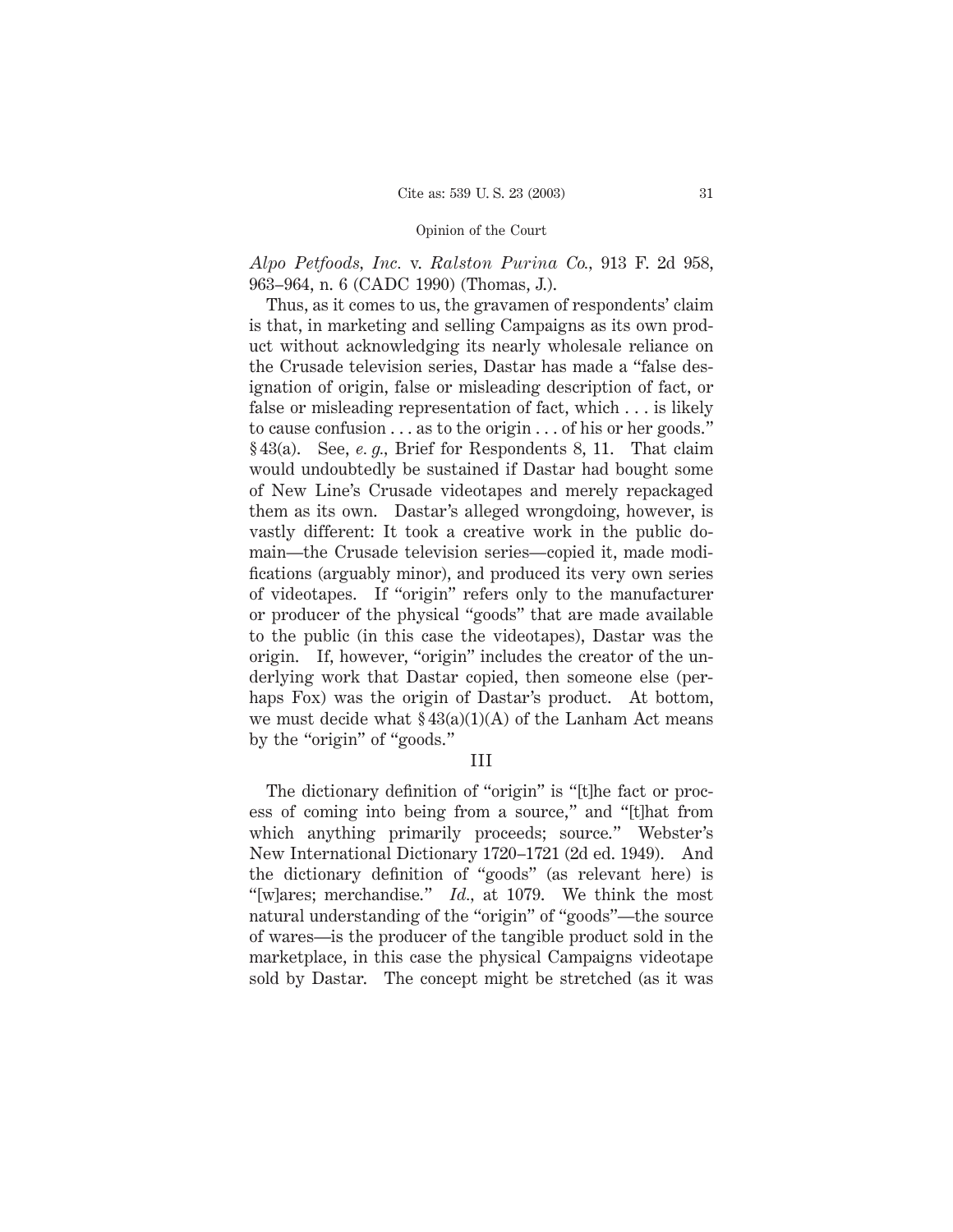under the original version of  $\S 43(a)$ <sup>5</sup> to include not only the actual producer, but also the trademark owner who commissioned or assumed responsibility for ("stood behind") production of the physical product. But as used in the Lanham Act, the phrase "origin of goods" is in our view incapable of connoting the person or entity that originated the ideas or communications that "goods" embody or contain. Such an extension would not only stretch the text, but it would be out of accord with the history and purpose of the Lanham Act and inconsistent with precedent.

Section 43(a) of the Lanham Act prohibits actions like trademark infringement that deceive consumers and impair a producer's goodwill. It forbids, for example, the Coca-Cola Company's passing off its product as Pepsi-Cola or reverse passing off Pepsi-Cola as its product. But the brand-loyal consumer who prefers the drink that the Coca-Cola Company or PepsiCo sells, while he believes that that company produced (or at least stands behind the production of) that product, surely does not necessarily believe that that company was the "origin" of the drink in the sense that it was the very first to devise the formula. The consumer who buys a branded product does not automatically assume that the brand-name company is the same entity that came up with the idea for the product, or designed the product—and typically does not care whether it is. The words of the Lan-

<sup>5</sup> Under the 1946 version of the Act, § 43(a) was read as providing a cause of action for trademark infringement even where the trademark owner had not itself produced the goods sold under its mark, but had licensed others to sell under its name goods produced by them—the typical franchise arrangement. See, *e. g., My Pie Int'l, Inc.* v. *Debould, Inc.,* 687 F. 2d 919 (CA7 1982). This stretching of the concept "origin of goods" is seemingly no longer needed: The 1988 amendments to § 43(a) now expressly prohibit the use of any "word, term, name, symbol, or device," or "false or misleading description of fact" that is likely to cause confusion as to "affiliation, connection, or association . . . with another person," or as to "sponsorship, or approval" of goods. 15 U.S.C. § 1125(a).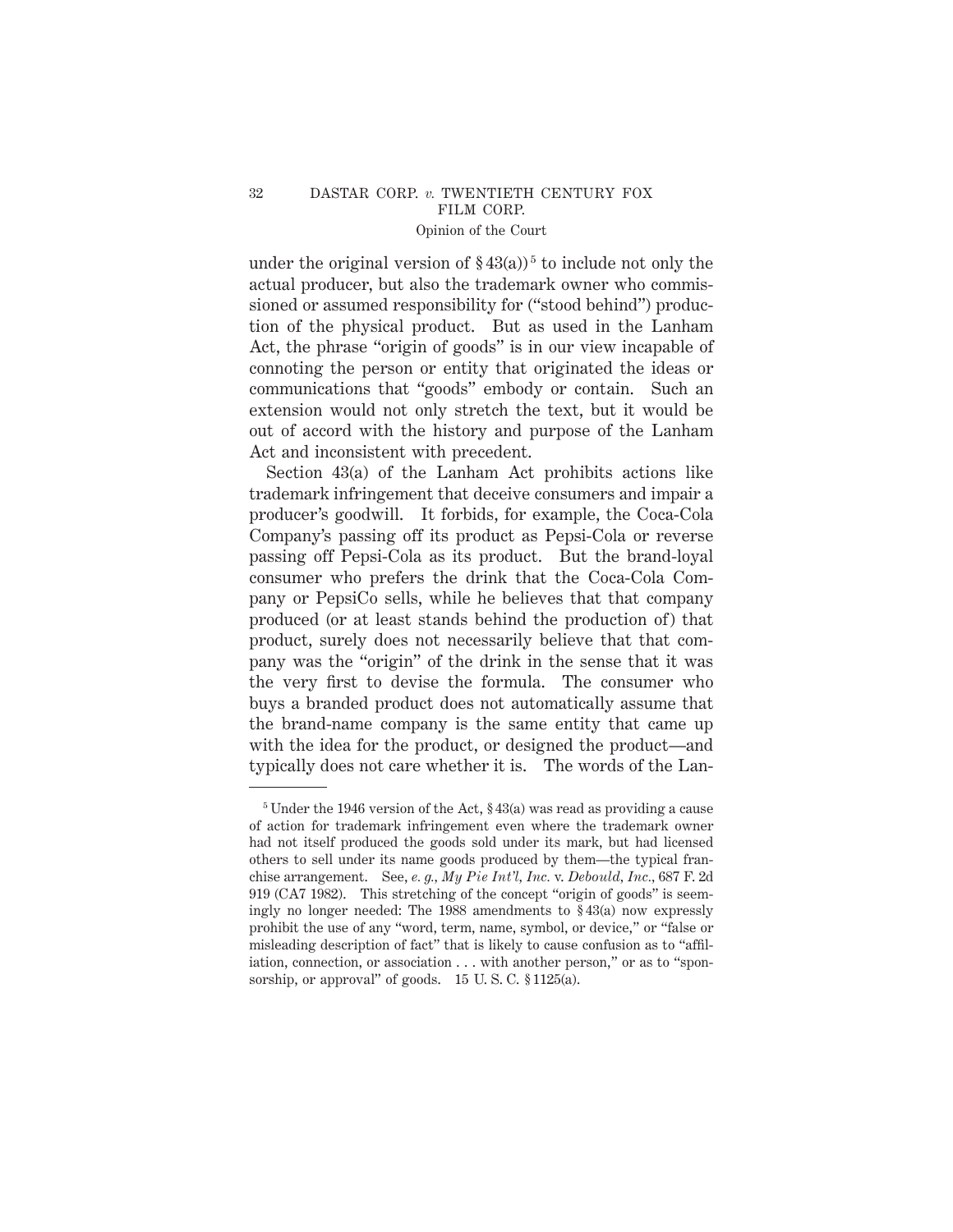ham Act should not be stretched to cover matters that are typically of no consequence to purchasers.

It could be argued, perhaps, that the reality of purchaser concern is different for what might be called a communicative product—one that is valued not primarily for its physical qualities, such as a hammer, but for the intellectual content that it conveys, such as a book or, as here, a video. The purchaser of a novel is interested not merely, if at all, in the identity of the producer of the physical tome (the publisher), but also, and indeed primarily, in the identity of the creator of the story it conveys (the author). And the author, of course, has at least as much interest in avoiding passing off (or reverse passing off) of his creation as does the publisher. For such a communicative product (the argument goes) "origin of goods" in § 43(a) must be deemed to include not merely the producer of the physical item (the publishing house Farrar, Straus and Giroux, or the video producer Dastar) but also the creator of the content that the physical item conveys (the author Tom Wolfe, or—assertedly—respondents).

The problem with this argument according special treatment to communicative products is that it causes the Lanham Act to conflict with the law of copyright, which addresses that subject specifically. The right to copy, and to copy without attribution, once a copyright has expired, like "the right to make [an article whose patent has expired] including the right to make it in precisely the shape it carried when patented—passes to the public." *Sears, Roebuck & Co.* v. *Stiffel Co.,* 376 U. S. 225, 230 (1964); see also *Kellogg Co.* v. *National Biscuit Co.,* 305 U. S. 111, 121–122 (1938). "In general, unless an intellectual property right such as a patent or copyright protects an item, it will be subject to copying." *TrafFix Devices, Inc.* v. *Marketing Displays, Inc.,* 532 U. S. 23, 29 (2001). The rights of a patentee or copyright holder are part of a "carefully crafted bargain," *Bonito Boats, Inc.* v. *Thunder Craft Boats, Inc.,* 489 U. S. 141, 150–151 (1989), under which, once the patent or copy-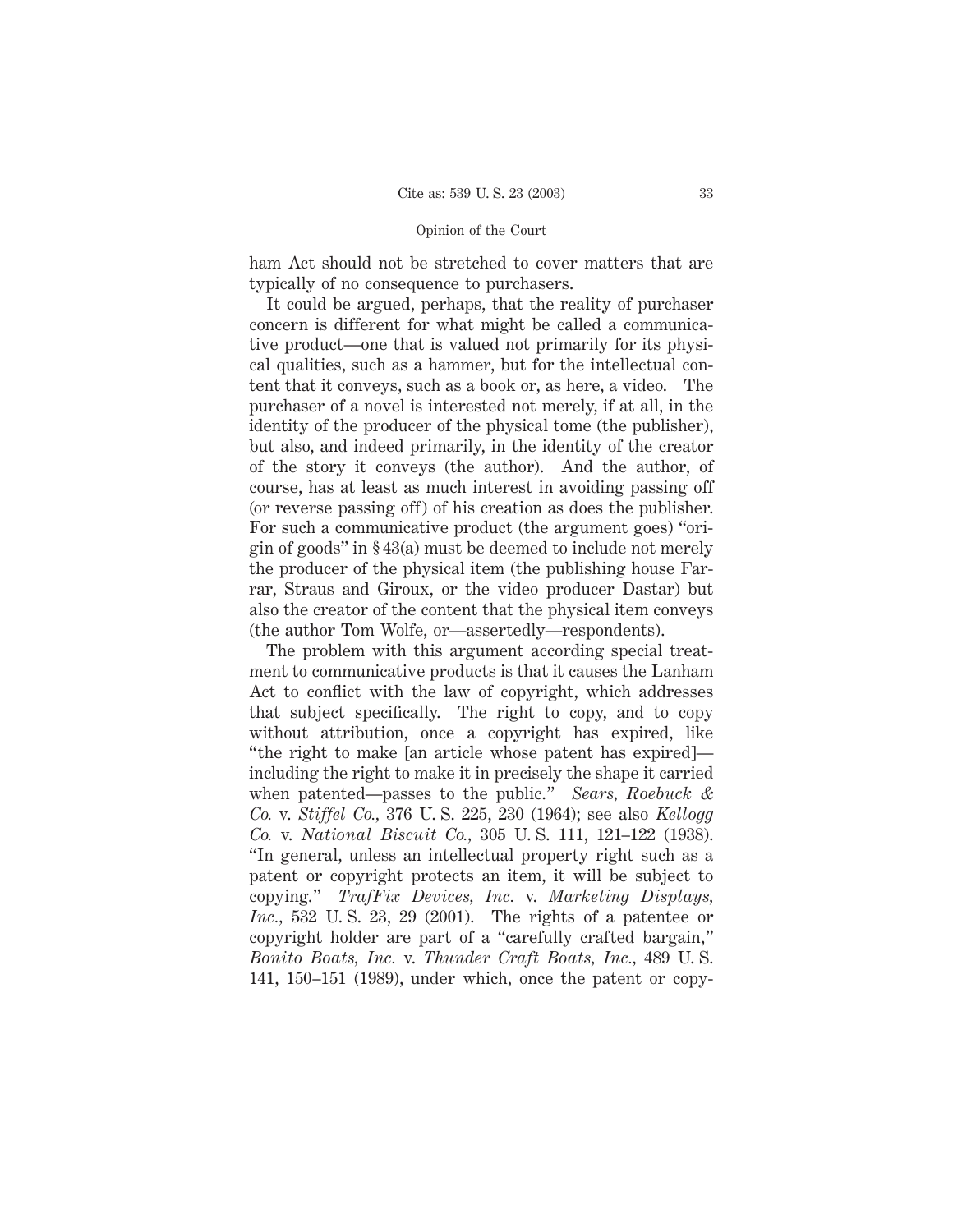right monopoly has expired, the public may use the invention or work at will and without attribution. Thus, in construing the Lanham Act, we have been "careful to caution against misuse or over-extension" of trademark and related protections into areas traditionally occupied by patent or copyright. *TrafFix,* 532 U. S., at 29. "The Lanham Act," we have said, "does not exist to reward manufacturers for their innovation in creating a particular device; that is the purpose of the patent law and its period of exclusivity." *Id.,* at 34. Federal trademark law "has no necessary relation to invention or discovery," *Trade-Mark Cases,* 100 U. S. 82, 94 (1879), but rather, by preventing competitors from copying "a source-identifying mark," "reduce[s] the customer's costs of shopping and making purchasing decisions," and "helps assure a producer that it (and not an imitating competitor) will reap the financial, reputation-related rewards associated with a desirable product," *Qualitex Co.* v. *Jacobson Products Co.,* 514 U. S. 159, 163–164 (1995) (internal quotation marks and citation omitted). Assuming for the sake of argument that Dastar's representation of itself as the "Producer" of its videos amounted to a representation that it originated the creative work conveyed by the videos, allowing a cause of action under § 43(a) for that representation would create a species of mutant copyright law that limits the public's "federal right to 'copy and to use'" expired copyrights, *Bonito Boats, supra,* at 165.

When Congress has wished to create such an addition to the law of copyright, it has done so with much more specificity than the Lanham Act's ambiguous use of "origin." The Visual Artists Rights Act of 1990, § 603(a), 104 Stat. 5128, provides that the author of an artistic work "shall have the right . . . to claim authorship of that work." 17 U. S. C.  $§ 106A(a)(1)(A)$ . That express right of attribution is carefully limited and focused: It attaches only to specified "work[s] of visual art," § 101, is personal to the artist, §§ 106A(b) and (e), and endures only for "the life of the au-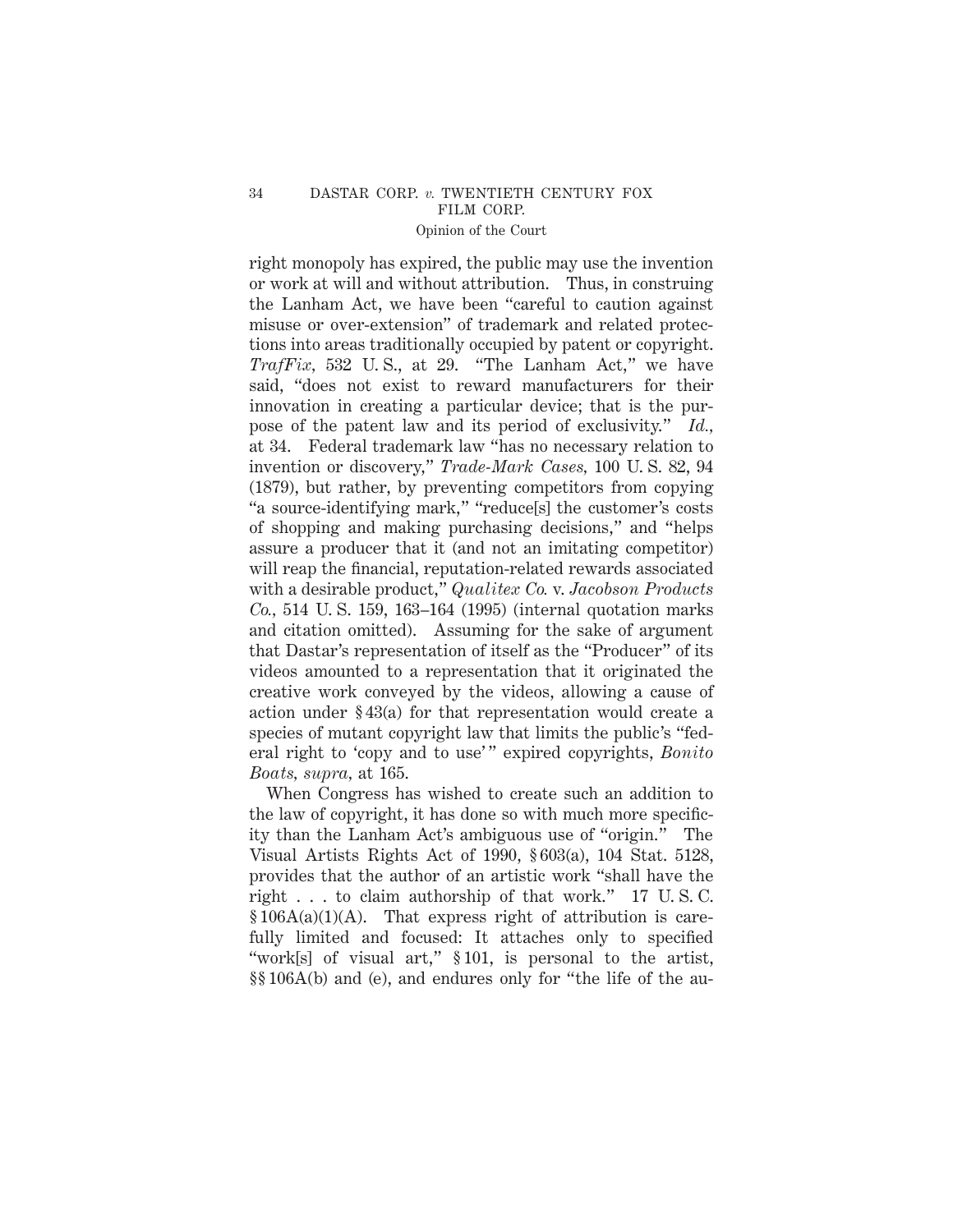thor,"  $\$106A(d)(1)$ . Recognizing in  $\$43(a)$  a cause of action for misrepresentation of authorship of noncopyrighted works (visual or otherwise) would render these limitations superfluous. A statutory interpretation that renders another statute superfluous is of course to be avoided. *E. g., Mackey* v. *Lanier Collection Agency & Service, Inc.,* 486 U. S. 825, 837, and n. 11 (1988).

Reading "origin" in § 43(a) to require attribution of uncopyrighted materials would pose serious practical problems. Without a copyrighted work as the basepoint, the word "origin" has no discernable limits. A video of the MGM film Carmen Jones, after its copyright has expired, would presumably require attribution not just to MGM, but to Oscar Hammerstein II (who wrote the musical on which the film was based), to Georges Bizet (who wrote the opera on which the musical was based), and to Prosper Mérimée (who wrote the novel on which the opera was based). In many cases, figuring out who is in the line of "origin" would be no simple task. Indeed, in the present case it is far from clear that respondents have that status. Neither SFM nor New Line had anything to do with the production of the Crusade television series—they merely were licensed to distribute the video version. While Fox might have a claim to being in the line of origin, its involvement with the creation of the television series was limited at best. Time, Inc., was the principal, if not the exclusive, creator, albeit under arrangement with Fox. And of course it was neither Fox nor Time, Inc., that shot the film used in the Crusade television series. Rather, that footage came from the United States Army, Navy, and Coast Guard, the British Ministry of Information and War Office, the National Film Board of Canada, and unidentified "Newsreel Pool Cameramen." If anyone has a claim to being the *original* creator of the material used in both the Crusade television series and the Campaigns videotapes, it would be those groups, rather than Fox. We do not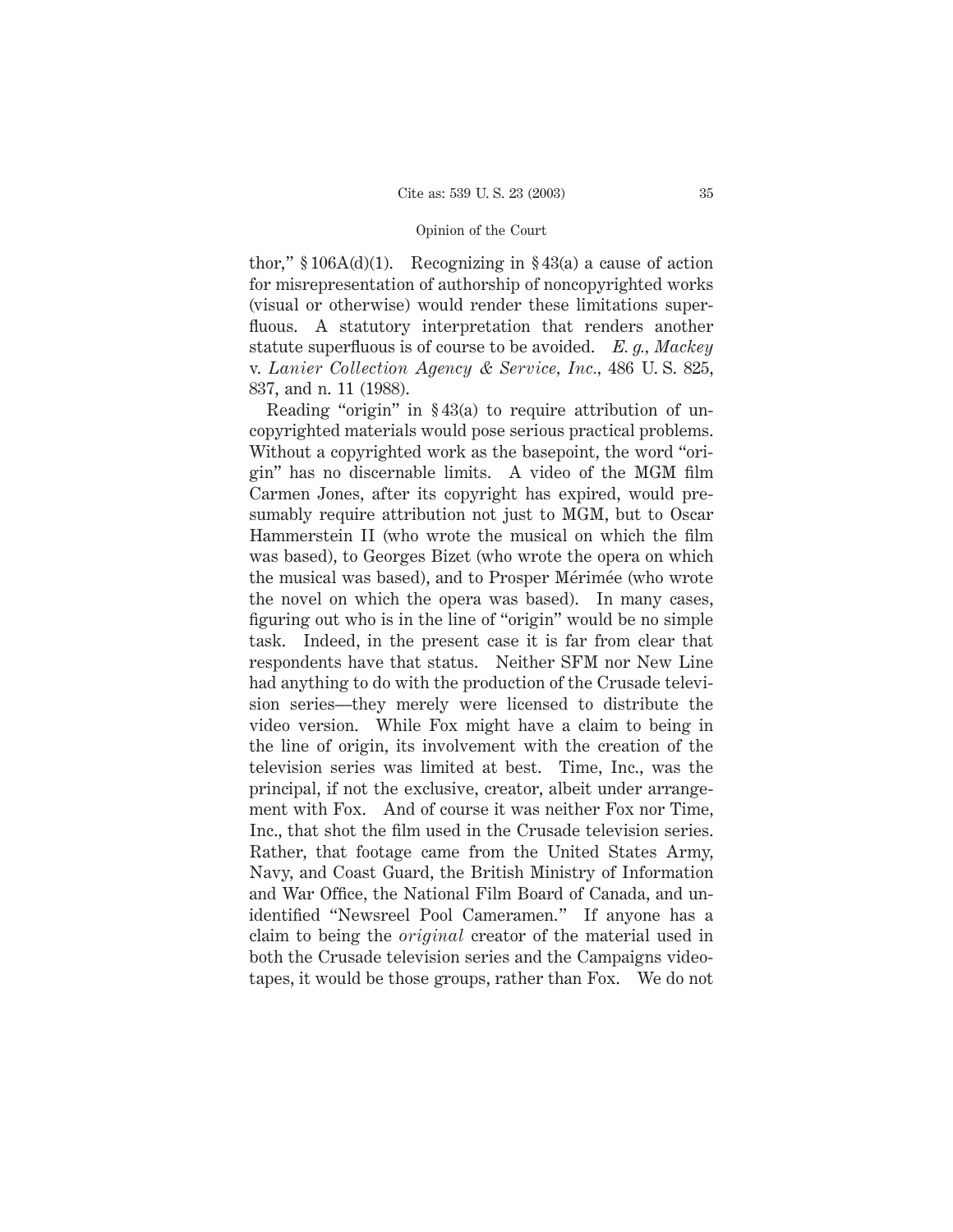think the Lanham Act requires this search for the source of the Nile and all its tributaries.

Another practical difficulty of adopting a special definition of "origin" for communicative products is that it places the manufacturers of those products in a difficult position. On the one hand, they would face Lanham Act liability for *failing* to credit the creator of a work on which their lawful copies are based; and on the other hand they could face Lanham Act liability for *crediting* the creator if that should be regarded as implying the creator's "sponsorship or approval" of the copy, 15 U.S.C.  $$1125(a)(1)(A)$ . In this case, for example, if Dastar had simply "copied [the television series] as Crusade in Europe and sold it as Crusade in Europe," without changing the title or packaging (including the original credits to Fox), it is hard to have confidence in respondents' assurance that they "would not be here on a Lanham Act cause of action," Tr. of Oral Arg. 35.

Finally, reading § 43(a) of the Lanham Act as creating a cause of action for, in effect, plagiarism—the use of otherwise unprotected works and inventions without attribution—would be hard to reconcile with our previous decisions. For example, in *Wal-Mart Stores, Inc.* v. *Samara Brothers, Inc.*, 529 U.S. 205 (2000), we considered whether productdesign trade dress can ever be inherently distinctive. Wal-Mart produced "knockoffs" of children's clothes designed and manufactured by Samara Brothers, containing only "minor modifications" of the original designs. *Id.,* at 208. We concluded that the designs could not be protected under § 43(a) without a showing that they had acquired "secondary meaning," *id.*, at 214, so that they " 'identify the source of the product rather than the product itself," *id.*, at 211 (quoting *Inwood Laboratories, Inc.* v. *Ives Laboratories, Inc.,* 456 U. S. 844, 851, n. 11 (1982)). This carefully considered limitation would be entirely pointless if the "original" producer could turn around and pursue a reverse-passing-off claim under exactly the same provision of the Lanham Act. Sa-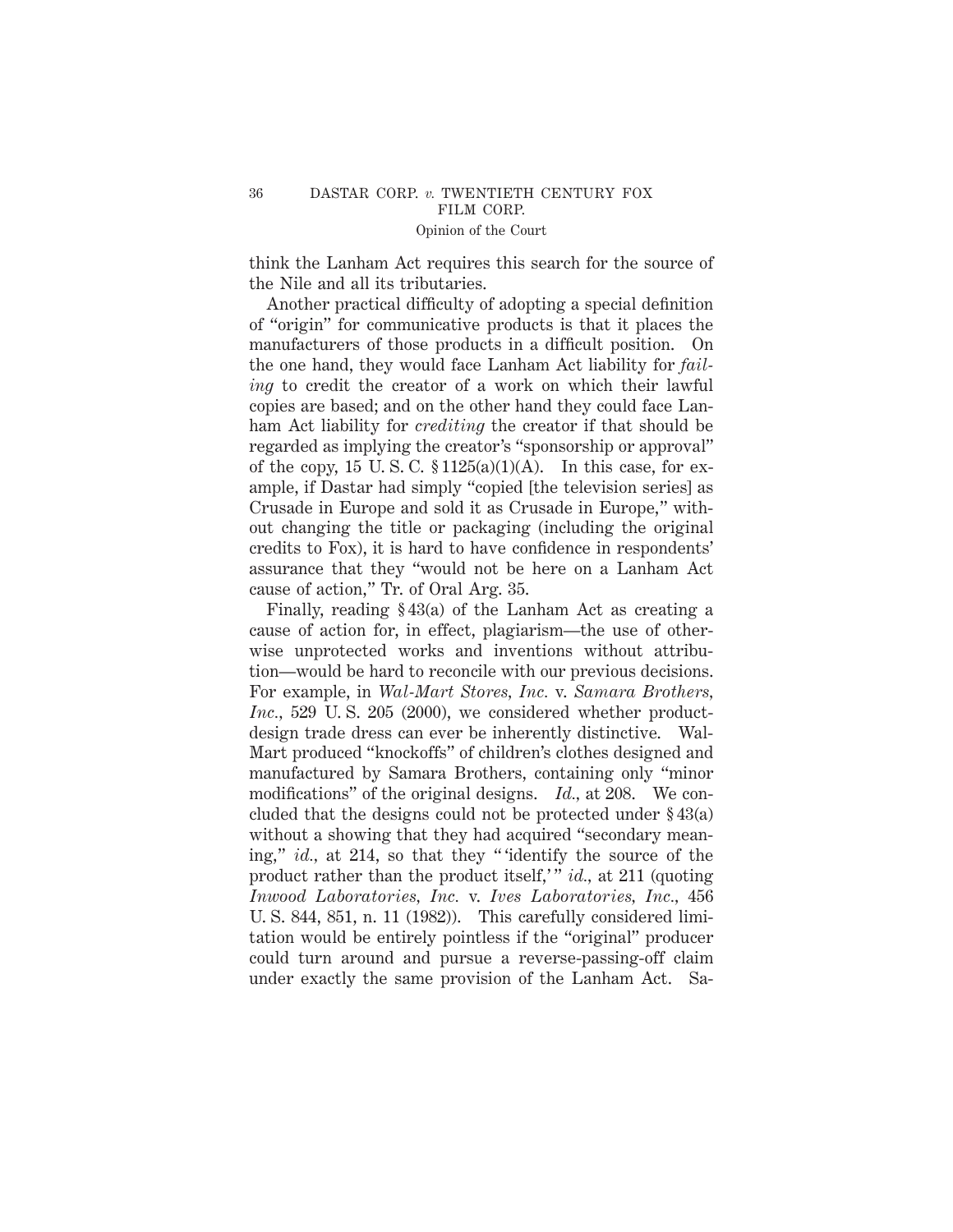mara would merely have had to argue that it was the "origin" of the designs that Wal-Mart was selling as its own line. It was not, because "origin of goods" in the Lanham Act referred to the producer of the clothes, and not the producer of the (potentially) copyrightable or patentable designs that the clothes embodied.

Similarly under respondents' theory, the "origin of goods" provision of § 43(a) would have supported the suit that we rejected in *Bonito Boats,* 489 U. S. 141, where the defendants had used molds to duplicate the plaintiff's unpatented boat hulls (apparently without crediting the plaintiff). And it would have supported the suit we rejected in *TrafFix,* 532 U. S. 23: The plaintiff, whose patents on flexible road signs had expired, and who could not prevail on a trade-dress claim under § 43(a) because the features of the signs were functional, would have had a reverse-passing-off claim for unattributed copying of his design.

In sum, reading the phrase "origin of goods" in the Lanham Act in accordance with the Act's common-law foundations (which were *not* designed to protect originality or creativity), and in light of the copyright and patent laws (which *were*), we conclude that the phrase refers to the producer of the tangible goods that are offered for sale, and not to the author of any idea, concept, or communication embodied in those goods. Cf. 17 U. S. C. § 202 (distinguishing between a copyrighted work and "any material object in which the work is embodied"). To hold otherwise would be akin to finding that § 43(a) created a species of perpetual patent and copyright, which Congress may not do. See *Eldred* v. *Ashcroft,* 537 U. S. 186, 208 (2003).

The creative talent of the sort that lay behind the Campaigns videos is not left without protection. The original film footage used in the Crusade television series could have been copyrighted, see 17 U.S.C.  $$102(a)(6)$ , as was copyrighted (as a compilation) the Crusade television series, even though it included material from the public domain, see